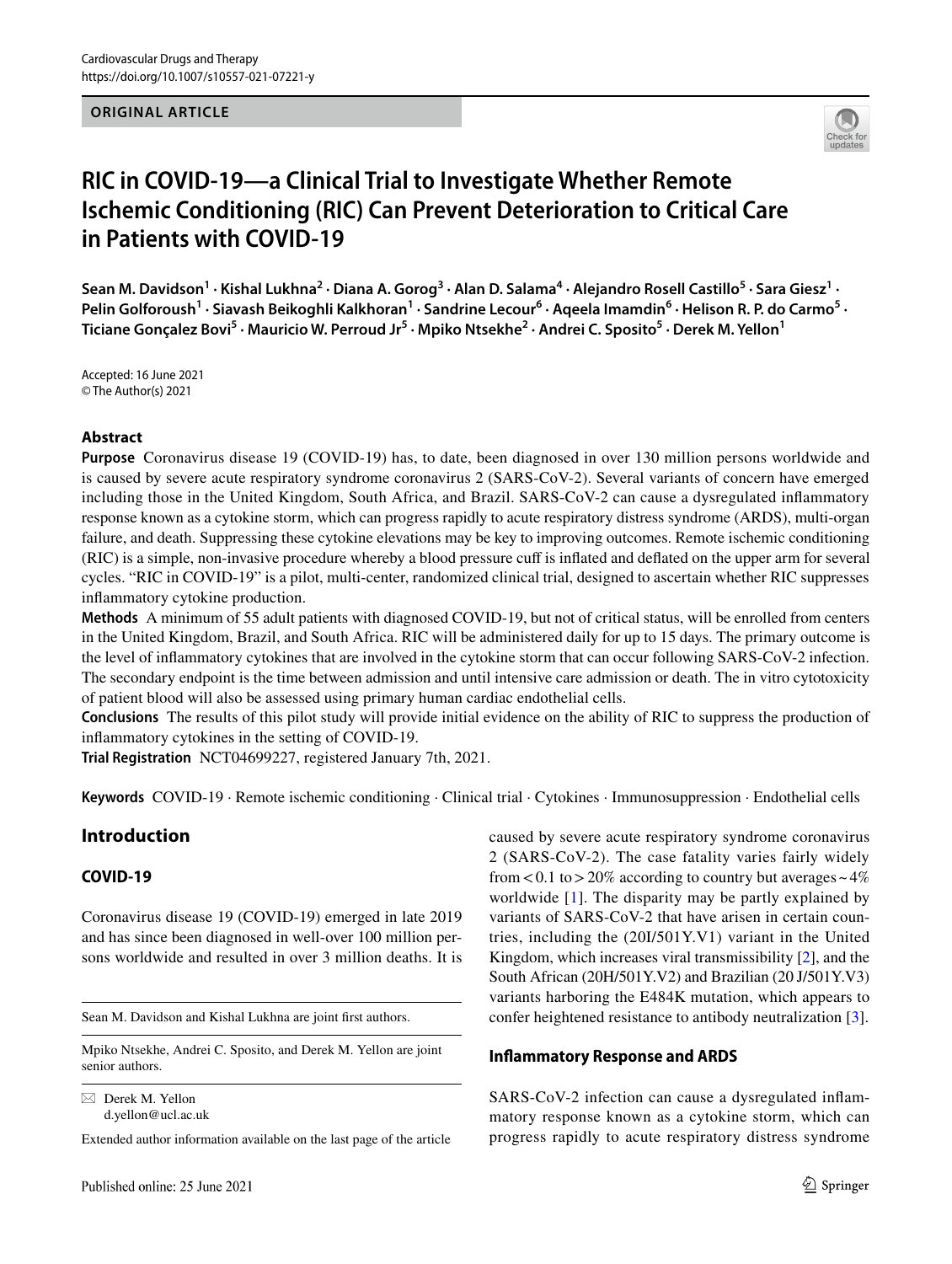(ARDS), multi-organ failure, and death [[4](#page-4-3)]. Suppressing these cytokine elevations may therefore be key to improving outcomes.

SARS-CoV-2 can cause marked cardiac injury. An elevated plasma level of troponin (cTn) is seen in 20–30% of patients hospitalized with COVID-19 and is associated with greater disease severity and worse outcome [\[5](#page-4-4)]. However, despite some evidence that it is possible for SARS-CoV-2 to infect cardiomyocytes [\[6](#page-4-5)], fulminant myocarditis is relatively rare in COVID-19. On the other hand, the presence of ARDS is associated with greater cardiac injury [\[5](#page-4-4)], which suggests that excess levels of cytokines may be causally involved in the cardiac injury. It is not well understood whether high levels of infammatory cytokines are *markers*, *mediators*, *or both*, of COVID-19 severity and if these pathways account for cardiovascular impairment [\[7](#page-4-6)]. This knowledge may be relevant to the prevention of cardiovascular pathophysiology in SARS-CoV-2 infection.

In addition to cardiac efects, the vasculature is also afected in COVID-19, both directly by the SARS-CoV-2 virus and indirectly as a result of a systemic infammatory cytokine storm [[8\]](#page-4-7). A hyperinfammatory and pro-coagulatory state is characteristic of COVID-19, which suggests that there is a critical role for the endothelium, both as an efector contributing to infammation and thrombosis and as a target organ, whose dysfunction may contribute to poor outcome [\[8](#page-4-7)]. Therefore, measurements of endothelial dysfunction could be useful in the risk stratifcation of COVID-19 patients [[8\]](#page-4-7).

Developing new methods to reduce the heightened infammatory response is essential to halting progression of COVID-19 in patients and reducing the severity of damage [\[4](#page-4-3)]. Tocilizumab and other IL-6-neutralizing agents can be useful in interrupting the cytokine storm. However, their beneft in hospitalized COVID-19 patients is often modest [\[9\]](#page-5-0). Alternative approaches are therefore required that can suppress the cytokine response more broadly.

#### **Remote Ischemic Conditioning**

Remote ischemic conditioning (RIC) is a simple, non-invasive procedure in which a blood pressure cuff is applied to the upper arm for repeated cycles of infation and defation (typically 3–5 cycles of 5 min each) [[10,](#page-5-1) [11](#page-5-2)]. This process activates pro-survival mechanisms in the body to protect vital organs and improve the immune system  $[11-14]$  $[11-14]$  $[11-14]$ . Therefore, we believe it represents a promising strategy to protect organs against reduced blood flow and heightened immune response, as seen in patients with COVID-19 infections [[13](#page-5-4)]. Several studies suggest that RIC can suppress cytokine induction in the setting of cardiac surgery or sepsis [\[12,](#page-5-5) [13,](#page-5-4) [15,](#page-5-6) [16\]](#page-5-7).

The above observations that cytokine storm contributes to COVID-19 morbidity and mortality and that RIC can suppress the infammatory response led us to propose that RIC could provide beneft in patients with COVID-19 [[4,](#page-4-3) [13](#page-5-4)]. The rationale of this study is thus that RIC will supress cytokine induction in patients with COVID-19, leading to less cytokine-induced cardiac injury.

## **Study Hypothesis**

We propose to test the hypothesis that RIC, via repeated cycles of infation and defation of a peripheral arm blood pressure cuf, administered daily, reduces infammation in COVID-19 patients.

## **Study Objectives**

The "RIC in COVID-19" study will be a proof-of-concept study to investigate the effect of RIC in COVID-19 patients. The study objective is to determine whether RIC reduces the level of infammatory cytokines in non-critically ill patients admitted to hospital with COVID-19. Primary and secondary outcome measures are detailed in the "Study Endpoints" section.

# **Methods**

# **Study Design**

"RIC in COVID-19" is a pilot, multi-center, randomized study designed to ascertain whether RIC decreases the severity of infammatory markers associated with a "cytokine storm" score.

The study has been reviewed and approved with a favorable opinion from the United Kingdom National Research Ethics Service (NRES) (South Central – Berkshire Research Ethics Committee reference: 20/SC/0192). The study protocol is registered on the public trials database clinicaltrials. gov NCT04699227. This study has also received approval by the Ethics Committee of the State University of Campinas (CAAE: 33,709,320.4.0000.5404) and by the Human Research Ethics Committee, University of Cape Town, South Africa (HREC 407/2020).

# **Study Population**

A minimum of 55 non-critical adult patients with a confirmed diagnosis of COVID-19 will be consecutively enrolled into the study. The patients will be identifed as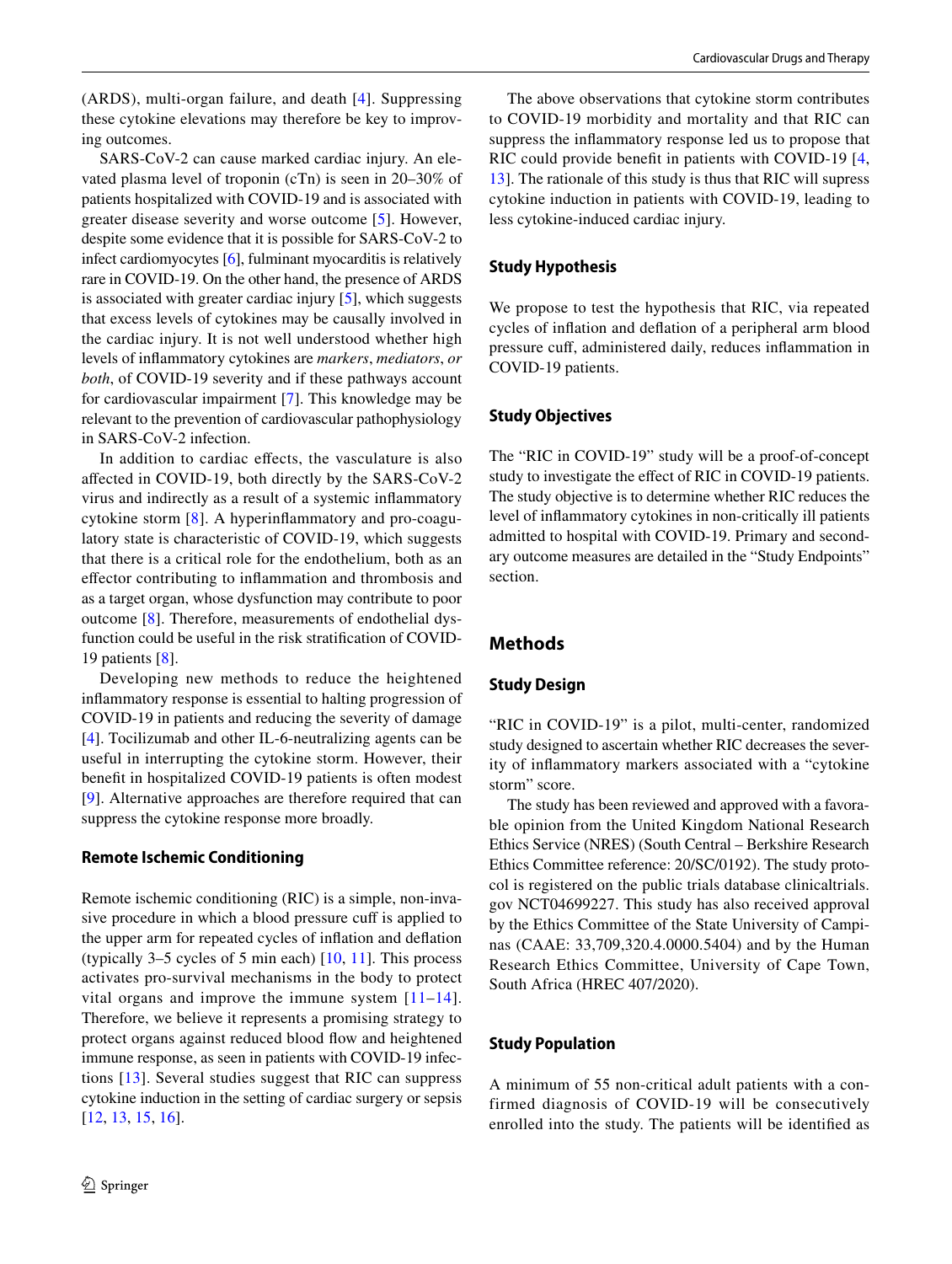those admitted to either The Royal Free (London UK), The Lister Hospital (Stevenage, UK), Hospital Estadual Sumaré (Sumaré, Brazil), or Groote Schuur Hospital (Cape Town, South Africa). After enrolment, patients will be randomized  $(n=30$  per group) in a 1:1 fashion to receive either RIC or sham-control intervention.

Patients will be included according to the following criteria:

- Adult patients ( $\geq$  18 to 80 years of age) with a diagnosis of COVID-19 infection, confrmed by positive PCR reaction.
- Clinical features of respiratory distress, i.e., with respiratory rate>30 bpm or use of accessory muscles; or
- Peripheral oxygen saturation SaO2 < 95% or requiring oxygen supplementation, or
- Clinically unwell with reduced mobility, raised temperature/ heart rate, and/or deranged biochemical laboratory results.

Patients will be excluded on the basis of any of the following exclusion criteria:

- Contraindication for the use of a brachial cuff on either arm;
- Intercurrent disease with an expected life expectancy of less than 24 h;
- Cardiac arrest;
- Pregnant or breastfeeding women;
- Bleeding disorder or platelet count below 50;
- Currently enrolled in another research study;
- End-stage renal disease requiring renal replacement therapy;
- Chronic liver disease and/or ALT and AST≥5 times the normal upper reference limit;
- Significant immunodeficiency states: AIDS/HIV not on antiretroviral agents, solid organ transplants, bone marrow transplants, chronic use of immunomodulating therapy such as anti-TNF-α or corticosteroids with prednisone-equivalent dose≥20 mg/day prior to COVID diagnosis;
- Any active underlying malignancy;
- Baseline stage C chronic heart failure or symptomatic chronic obstructive pulmonary disease.
- Critical illness requiring invasive ventilation, including patients with:
	- Hemodynamic instability or

- Signs of severe hypoxemic respiratory failure despite non-invasive ventilation as defned by the following:

Respiratory rate>40 breaths per minute, and Pulse oximetry (SpO2) less than 90%, or Arterial blood sample with PaO2<8.0 kPa, or Heart rate>120 beats per minute

# **Trial Intervention**

The RIC protocol will consist of 3–4 cycles of cuff inflations to at least 20 mmHg above systolic blood pressure for 5 min with defation to 0 mmHg for a further 5 min, which will be automatically administered by the pre-programmed CellAegis (Canada), or Segall (Denmark) autoRIC pneumatic device.

Patients randomized to the sham-control group will have 3–4 cycles of automated low-pressure cuff inflation to 20 mmHg for 5 min and defation to 0 mmHg for a further 5 min, by a visually identical pneumatic device as used in the RIC protocol. Trial intervention will be performed daily up to 15 days or until either patient discharge or deterioration requiring critical care. The trial intervention will not delay or affect the patient's clinical management in accordance with local center policies.

# **Randomization and Blinding**

After enrolment, patients will be randomized 1:1 to receive either RIC or sham-control intervention. The research team who will perform the trial intervention will be unblinded as they will need to be informed of which protocol to administer to the patient. All subsequent analysis will be performed blinded to treatment.

# **Study Endpoints**

The primary outcome is the level of infammatory cytokines that are involved in the cytokine storm that can occur following SARS-CoV-2 infection. Venous blood will be collected following RIC administration (on the day of admission and every other day subsequently, when possible) and saved for the subsequent measurement of infammatory markers such as C-reactive protein (CRP), TNF- $\alpha$ , IL-1 $\beta$ , IL-6, and D-dimer, in addition to cardiac biomarkers troponin T and NTpro-BNP.

Secondary endpoints include the following: [i] time to clinical deterioration (defined as time from randomization to mortality or worsening of the World Health Organization (WHO) Clinical Progression Scale assessed by the increase of 2 points in this scale), [ii] serum IL-6  $\geq$  80 pg/mL as a biomarker of severe clinical outcomes in COVID-19 infection, and [iii] cytokine storm score measured by area under the curve (AUC) serum TNF- $\alpha$ , IL-1 $\beta$ , IL-6, and CRP. The effect of plasma from COVID-19 patients on cardiac endothelial cells will also be evaluated as a secondary endpoint by measuring the survival of primary cardiac endothelial cells incubated with patient plasma [[17\]](#page-5-8).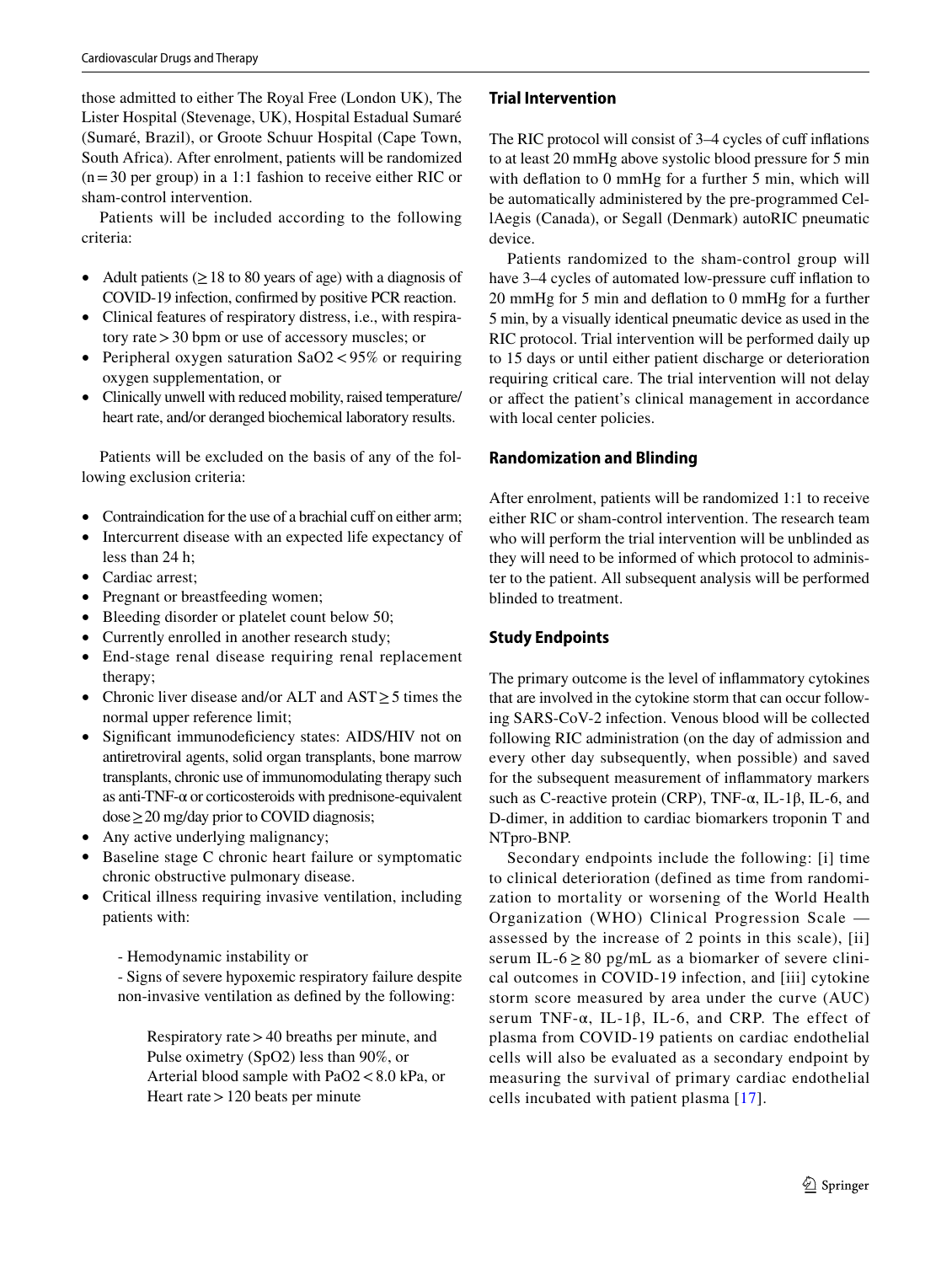#### **Sample Size Calculations**

Since there are no data available on the effect of RIC on the infammatory response in COVID-19 patients and the objective of this pilot study is not to provide a formal assessment of efficacy, the sample size was established empirically in 55 individuals in a conservative expectation of a small standardized efect size (0.2).

### **Statistical Analysis**

Summary statistics will be provided by treatment group for demographic and baseline characteristics, which will be compared among treatment groups for the ITT population. Between-group diferences in demographic and baseline characteristic will be tested using a chi-square test (for categorical variables) or a 1-way analysis of variance (ANOVA) model with treatment as a factor (for continuous variables). The signifcance of these tests will be used as an initial assessment for satisfactoriness of randomization. For continuous variables, changes from baseline to subsequent days of follow up will be considered outcomes. These outcomes will be compared according to the treatment groups adjusted to the baseline values using covariance analysis models (ANCOVA) or by rank analysis of covariance (RAN-COVA) according to their distribution. The normality distribution will be investigated using normality tests such as histograms, kurtosis, asymmetry, Kolmogorov–Smirnov, and Shapiro–Wilk in order to select the appropriate tests to compare the data.

#### **Data Management, Governance, and Funding**

The trial is funded by the Thomson Family Charitable Trust and the Hatter Cardiovascular Institute and sponsored by University College London and by the Fundação de Apoio a Pesquisa do Estado de São Paulo (FAPESP). Data will be collected on a case report form (CRF) and managed using REDCap electronic data capture tools. REDCap [[18](#page-5-9)] is a secure, web-based application designed to support validated and audited data capture for research studies. An independent data monitoring committee will be convened to monitor the progress and safety of the study.

# **Discussion**

While the immune response is clearly essential in the host response to infection, an extreme immune response leading to a cytokine storm can cause collateral damage to the host, that is greater than the immediate beneft of the immune response [\[19\]](#page-5-10). Monocytes and macrophages are particularly enriched in the lungs of COVID-19 patients and appear to be important in the pathogenicity of the disease. SARS-CoV-2 infection alters monocyte metabolism leading to inhibition of the T-cell response and reduction of epithelial cell survival [\[20\]](#page-5-11).

There is no single cytokine that can provide a specifc indication of a cytokine storm, and the precise response can vary depending on the infective agent. The frst-line host defense to viral infections such as SARS-CoV-2 is provided by the innate immune system. This produces type I interferon, proinflammatory cytokines (e.g., IL-6 and TNF- $\alpha$ ), and chemokines. Stimulation of the NLRP3 infammasome further activates caspase-1, which cleaves pro-IL-1 $\beta$  and pro-IL-18 into active proinfammatory cytokines. These can activate NF-κB to augment IL-6 and TNF-α expression. Thus, interferon-γ, interleukin-1, interleukin-6, TNF-α, and interleukin-18 are key cytokines that are often found to be elevated in cytokine storm situations and are believed to have central immunopathologic roles [[19](#page-5-10)]. Both IL-1 and IL-6 are critical in regulating CRP levels, which has been found to be prognostic with regard poor outcome in patients with COVID-19 [[21\]](#page-5-12). In terms of the response to SARS-CoV-2 infection, an in-depth transcriptomic analysis revealed an imbalanced infammatory response defned by low levels of type I and III interferons with elevated chemokines and high expression of IL-6 [[22](#page-5-13)]. This would suggest that controlling infammation is more important than targeting the IFN response in treatments for COVID-19.

The primary aim of this study is to investigate the effect of RIC on cytokine production and infammatory responses in COVID-19. Several animal studies have shown that RIC suppresses cytokine induction via downregulation of NF-κB, a central transcription factor mediating proinfammatory gene induction in both innate and adaptive immune cells, and myeloperoxidase (MPO) pathways (reviewed in [[13\]](#page-5-4)). Two of the largest clinical trials to measure cytokines in patients who had been administered RIC (with  $n=65$ ,  $n=90$ ) participants) demonstrated cytokine attenuation in the treatment group undergoing RIC prior to off-pump CABG and colorectal surgery, respectively. In the latter study, levels of IL-1β and TNF- $\alpha$  were significantly reduced [\[13](#page-5-4)].

A cytokine storm-like response with excessive cytokine release can also occur in other setting such as sepsis [\[19](#page-5-10)]. Acute and chronic (repeated daily) RIC has been shown to provide beneft following LPS-induced sepsis in animal models [[12,](#page-5-5) [15](#page-5-6)]. In these studies, RIC reduced the levels the proinfammatory cytokines TNF-α, IL-1β, and IL-6, as well as suppressing the sepsis-induced increase in plasma cardiac troponin I  $[12, 15]$  $[12, 15]$  $[12, 15]$  $[12, 15]$ . Furthermore, mortality was significantly reduced following chronic RIC administration as opposed to acute RIC administration [[12,](#page-5-5) [15](#page-5-6)]. RIC has also been seen to improve survival in sheep with sepsis [[16\]](#page-5-7). RIC has not been extensively evaluated in patients with sepsis, but a small clinical trial saw an improvement in microcirculatory fow in septic patients administered RIC [[23\]](#page-5-14).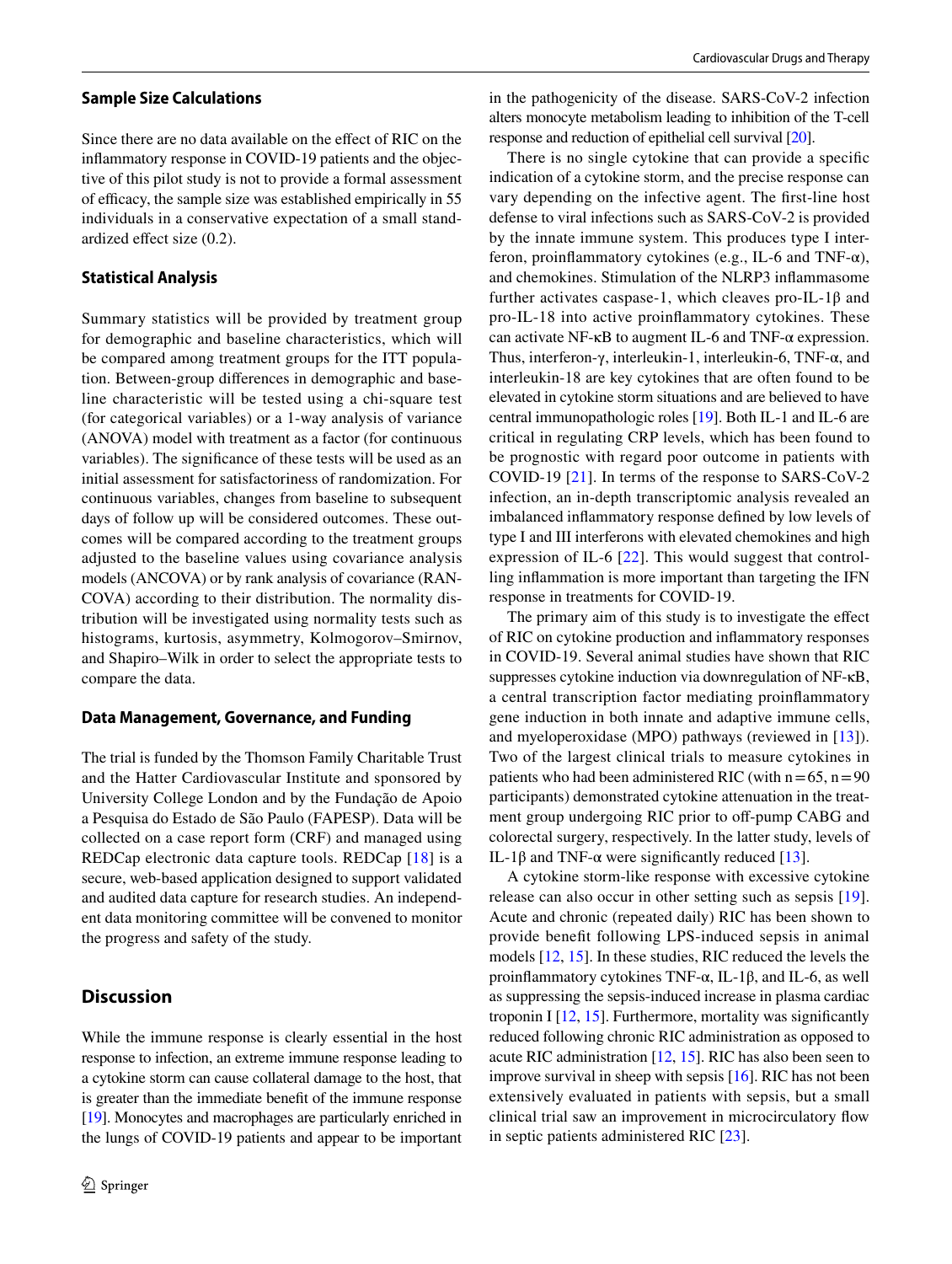Measurements of endothelial dysfunction could be useful in the risk stratifcation of COVID-19 patients [\[8](#page-4-7)]. Plasma from critically ill COVID-19 patients causes rapid and direct cytotoxicity in an in vitro assay using human primary pulmonary endothelial cells [[17\]](#page-5-8). Endotheliopathy is a central part of the pathological response to severe COVID-19 and may contribute to cardiac injury [\[24](#page-5-15)]. In the "RIC in COVID-19" study, the effect of plasma from COVID-19 patients will also be evaluated on primary cardiac endothelial cells incubated with patient plasma with the aim of determining whether the endothelium may be directly afected in COVID-19.

In conclusion, this pilot study will allow us to ascertain whether RIC has a part to play in reducing the overall markers of infammation and secondary outcomes.

**Abbreviations** ARDS, Acute respiratory distress syndrome; COVID-19, Coronavirus 2019; CRF, Case report form; cTn, Troponin; RIC, Remote ischemic conditioning; SARS-CoV-2, Severe acute respiratory syndrome coronavirus 2.

**Author Contribution** Derek Yellon conceived the study. Derek Yellon and Andrei Sposito designed the study. Sean Davidson and Derek Yellon drafted the paper. All authors provide comments on the draft. All authors read and approved the fnal manuscript.

**Funding** Funding for this study was provided by grants from the Thompson Family Trust, The Hatter Cardiovascular Institute, Mancherje-Potash Foundation, and the Fundação de Apoio a Pesquisa do Estado de São Paulo (FAPESP).

**Data availability** Data will be made available on reasonable request.

#### **Declarations**

**Ethics Approval and Consent to Participate** The study was approved by South Central – Berkshire Research Ethics Committee reference: 20/SC/0192; State University of Campinas: CAAE: 33709320.4.0000.5404, and Human Research Ethics Committee, University of Cape Town: HREC407/2020 and was performed in accordance with the ethical standards as laid down in the 1964 Declaration of Helsinki and its later amendments.

Consent forms will be approved by the Institutional Review Board (IRB) and participants will have the opportunity to carefully review the written consent form, discuss the study with their family or substitutes, and ask questions of the investigator before signing it. Participants will be informed that participation is voluntary and that they can withdraw from the study at any time, without prejudice. The informed consent process will be conducted and documented in the source document (including the date), and the signed form, before the participant is subjected to any specifc study procedures. One version of this document will be kept at the research centers and another will be given to the participants for their records. Participants' rights and well-being will be protected by emphasizing that the quality of their medical care will not be adversely afected if they refuse to participate in this study.

**Consent for Publication** This study will comply with the Data Sharing Policy and as such, this trial was registered with ClinicalTrials.gov. In addition, all attempts will be made to publish the results in peerreviewed journals. The Steering Committee is responsible for reporting

and publishing the results of the study. The results of the study will be submitted for publication regardless of whether the study outcomes are achieved.

**Competing Interests** The authors declare no competing interests.

**Research Involving Human Participants and/or Animals** See "Ethics Approval and Consent to Participate."

**Informed Consent** Informed consent was obtained from all individual participants included in the study.

**Open Access** This article is licensed under a Creative Commons Attribution 4.0 International License, which permits use, sharing, adaptation, distribution and reproduction in any medium or format, as long as you give appropriate credit to the original author(s) and the source, provide a link to the Creative Commons licence, and indicate if changes were made. The images or other third party material in this article are included in the article's Creative Commons licence, unless indicated otherwise in a credit line to the material. If material is not included in the article's Creative Commons licence and your intended use is not permitted by statutory regulation or exceeds the permitted use, you will need to obtain permission directly from the copyright holder. To view a copy of this licence, visit [http://creativecommons.](http://creativecommons.org/licenses/by/4.0/) [org/licenses/by/4.0/](http://creativecommons.org/licenses/by/4.0/).

### **References**

- <span id="page-4-0"></span>1. Sorci G, Faivre B, Morand S. Explaining among-country variation in COVID-19 case fatality rate. Sci Rep. 2020;10(1):18909. <https://doi.org/10.1038/s41598-020-75848-2>.
- <span id="page-4-1"></span>2. Leung K, Shum MH, Leung GM, Lam TT, Wu JT. Early transmissibility assessment of the N501Y mutant strains of SARS-CoV-2 in the United Kingdom, October to November 2020. Euro Surveill. 2021;26(1). [https://doi.org/10.2807/1560-7917.ES.2020.](https://doi.org/10.2807/1560-7917.ES.2020.26.1.2002106) [26.1.2002106](https://doi.org/10.2807/1560-7917.ES.2020.26.1.2002106).
- <span id="page-4-2"></span>3. Greaney AJ, Loes AN, Crawford KHD, Starr TN, Malone KD, Chu HY, et al. Comprehensive mapping of mutations in the SARS-CoV-2 receptor-binding domain that afect recognition by polyclonal human plasma antibodies. Cell Host Microbe. 2021;29(3):463-76.e6. [https://doi.org/10.1016/j.chom.2021.02.](https://doi.org/10.1016/j.chom.2021.02.003) [003](https://doi.org/10.1016/j.chom.2021.02.003).
- <span id="page-4-3"></span>4. Pearce L, Davidson SM, Yellon DM. The cytokine storm of COVID-19: a spotlight on prevention and protection. Expert Opin Ther Targets. 2020;24(8):723–30. [https://doi.org/10.1080/14728](https://doi.org/10.1080/14728222.2020.1783243) [222.2020.1783243.](https://doi.org/10.1080/14728222.2020.1783243)
- <span id="page-4-4"></span>5. Shi S, Qin M, Shen B, Cai Y, Liu T, Yang F, et al. Association of cardiac injury with mortality in hospitalized patients with COVID-19 in Wuhan. China JAMA Cardiol. 2020;5(7):802–10. <https://doi.org/10.1001/jamacardio.2020.0950>.
- <span id="page-4-5"></span>6. Bojkova D, Wagner JUG, Shumliakivska M, Aslan GS, Saleem U, Hansen A, et al. SARS-CoV-2 infects and induces cytotoxic effects in human cardiomyocytes. Cardiovasc Res. 2020;116(14):2207–15. [https://doi.org/10.1093/cvr/cvaa267.](https://doi.org/10.1093/cvr/cvaa267)
- <span id="page-4-6"></span>7. Chung MK, Zidar DA, Bristow MR, Cameron SJ, Chan T, Harding CV 3rd, et al. COVID-19 and cardiovascular disease: from bench to bedside. Circ Res. 2021;128(8):1214–36. [https://doi.org/](https://doi.org/10.1161/CIRCRESAHA.121.317997) [10.1161/CIRCRESAHA.121.317997](https://doi.org/10.1161/CIRCRESAHA.121.317997).
- <span id="page-4-7"></span>8. Evans PC, Rainger GE, Mason JC, Guzik TJ, Osto E, Stamataki Z, et al. Endothelial dysfunction in COVID-19: a position paper of the ESC Working Group for Atherosclerosis and Vascular Biology, and the ESC Council of Basic Cardiovascular Science.